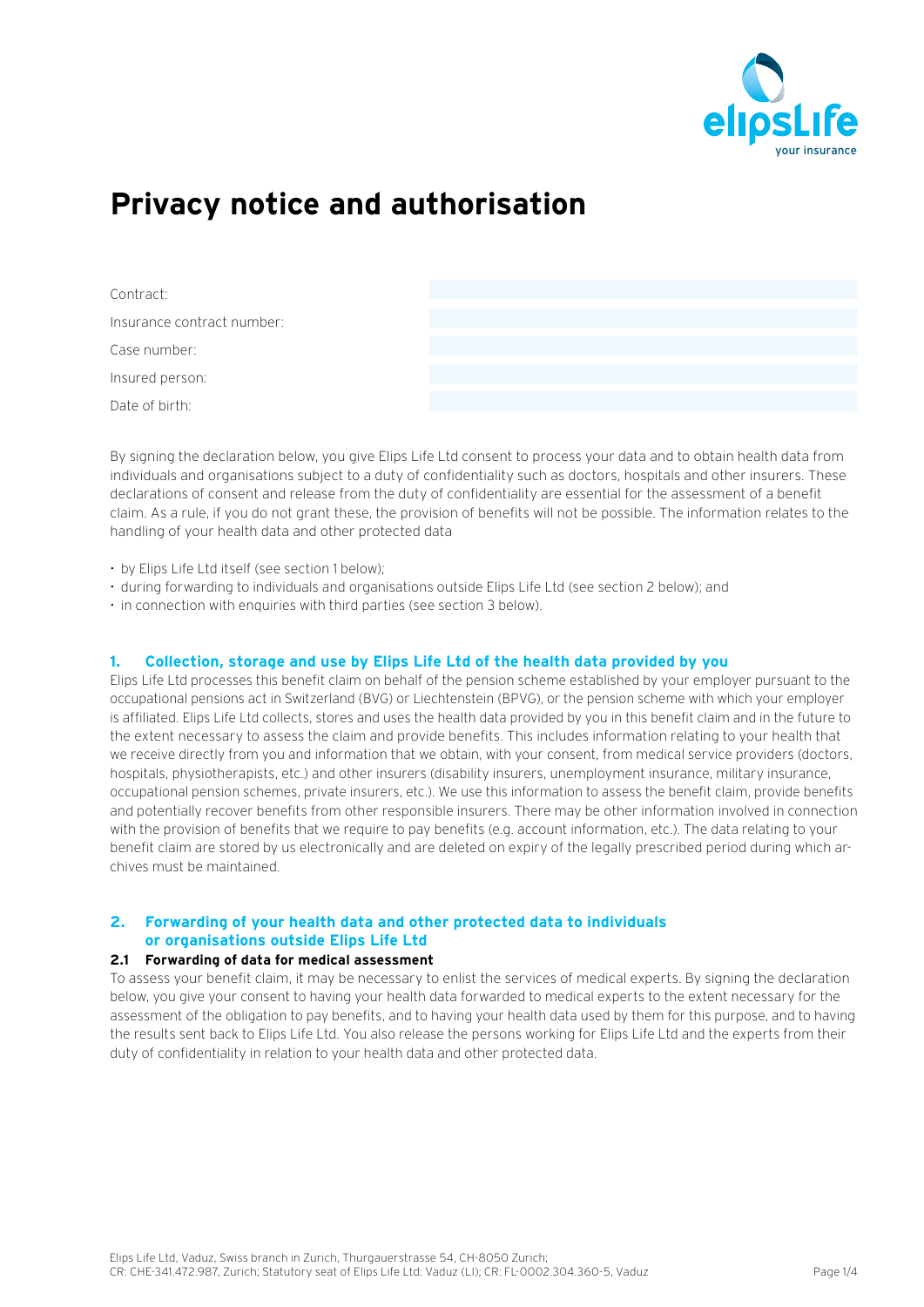

# **2.2 Delegation of tasks to other parties (companies or individuals)**

Elips Life Ltd may delegate certain tasks which may involve the collection, processing or use of your health data, such as contract management or claims handling, to third parties. These third parties may be affiliated Group companies or other domestic or foreign companies. You will find a current list of possible service providers on our website a[t www.elipslife.com/](https://www.elipslife.com/en/che/Downloads) [en/che/Downloads.](https://www.elipslife.com/en/che/Downloads) By signing the declaration below, you consent to your health data being forwarded to these individuals and organisations, provided that the health data are collected, processed and used by them for the specified purposes to the same extent as Elips Life Ltd would be permitted to do so.

## **2.3 Forwarding of data to the pension scheme**

The pension scheme established by your employer or with which your employer is affiliated requires various information to process the benefit claim through Elips Life Ltd. As a rule, access to documents in relation to your benefit claim is therefore also given to the relevant pension scheme.

#### **2.4 Forwarding of data to reinsurers and co-insurers**

To ensure the fulfilment of our obligation to pay benefits, Elips Life Ltd has concluded agreements with reinsurers which assume all or part of the risk, or a specific risk is insured together with a co-insurer. In order for the reinsurer or any co-insurer to form their own opinion about the insurance claim, it is possible that we may provide the reinsurer or co-insurer with documentation relating to your benefit claim. This is the case particularly if the amount of benefits to be paid is high.

Furthermore, it is possible that the reinsurer will assist us with the assessment of the claim or procedures employed based on its particular expertise. If reinsurers have assumed the risk, they may verify whether we have assessed a claim correctly. Data on your existing contracts may be forwarded to reinsurers for the purpose of settling premium payments and benefit claims. When forwarding this information, we strive to anonymise personal data wherever possible for the above-mentioned purposes. However, in individual cases, personal data are also used. These will only be used by the reinsurers for the above-mentioned purposes.

By signing the declaration below, you consent to your health data being forwarded to and used by reinsurers and any co-insurers to the extent necessary for the above-mentioned purposes.

#### **2.5. Forwarding of data to your employer and its insurance broker**

Elips Life Ltd does not forward any information about your diagnosis to your employer or its insurance broker. To the extent that it is required to process the insurance contract with your employer, your employer or his insurance broker may, however, obtain information (e.g. with respect to the obligation to pay benefits, the length and degree of any occupational incapacity/disability, or the status of the claim assessment) about whether, and possibly under what conditions, Elips Life Ltd provides benefits.

#### **2.6 Forwarding of data to any subsequent insurers**

Your employer may become affiliated with another pension scheme or the pension scheme may change insurer. In many cases, it is inevitable that an exchange be made with the previous or subsequent insurer in connection with claims arising shortly before or after the change.

## **2.7 Forwarding of data to other insurers**

To the extent that Elips Life Ltd is required by law, which is generally the case for government or mandatory insurances, or if you expressly authorise this, Elips Life Ltd also discloses information in relation to your claim to other insurers involved.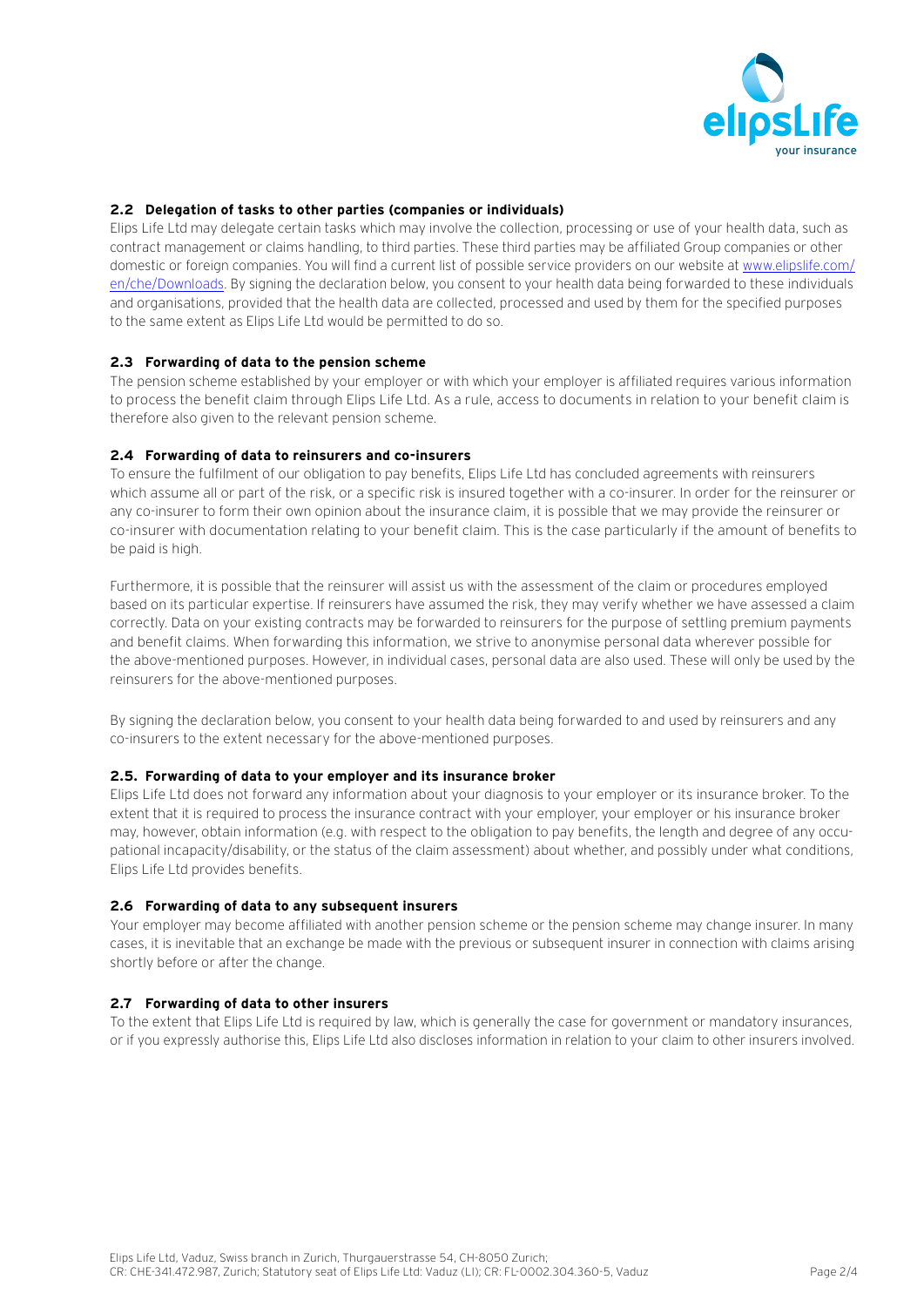

# **3. Requests for health data from third parties for the purpose of assessing the obligation to pay benefits**

To assess our obligation to pay benefits, it may be necessary to request information from individuals or organisations with access to your health data (e.g. doctors, hospitals or other insurers). When requesting this information, it is generally also necessary to disclose your personal data to the individuals or organisations in question. Furthermore, to assess our obligation to pay benefits, we may have to assess the information on the state of your health which you provided as justification for a claim, or which stems from documents submitted (e.g. invoices, prescriptions, expert reports) or communications, for example from a doctor or other representatives of a medical profession. We do not notify you separately about obtaining information from third parties for the purpose of assessing your claim. However, you may request information as to what data is being processed with regard to you at any time. In this respect, please contact the person responsible for handling your claim.

A request will only be made to individuals or organisations with access to information relevant to the claim and only to the extent necessary to assess the claim. To do so, we require you to give your consent and to release these individuals or organisations from their duty of confidentiality in case it becomes necessary to forward health data or other protected information in the course of these requests.